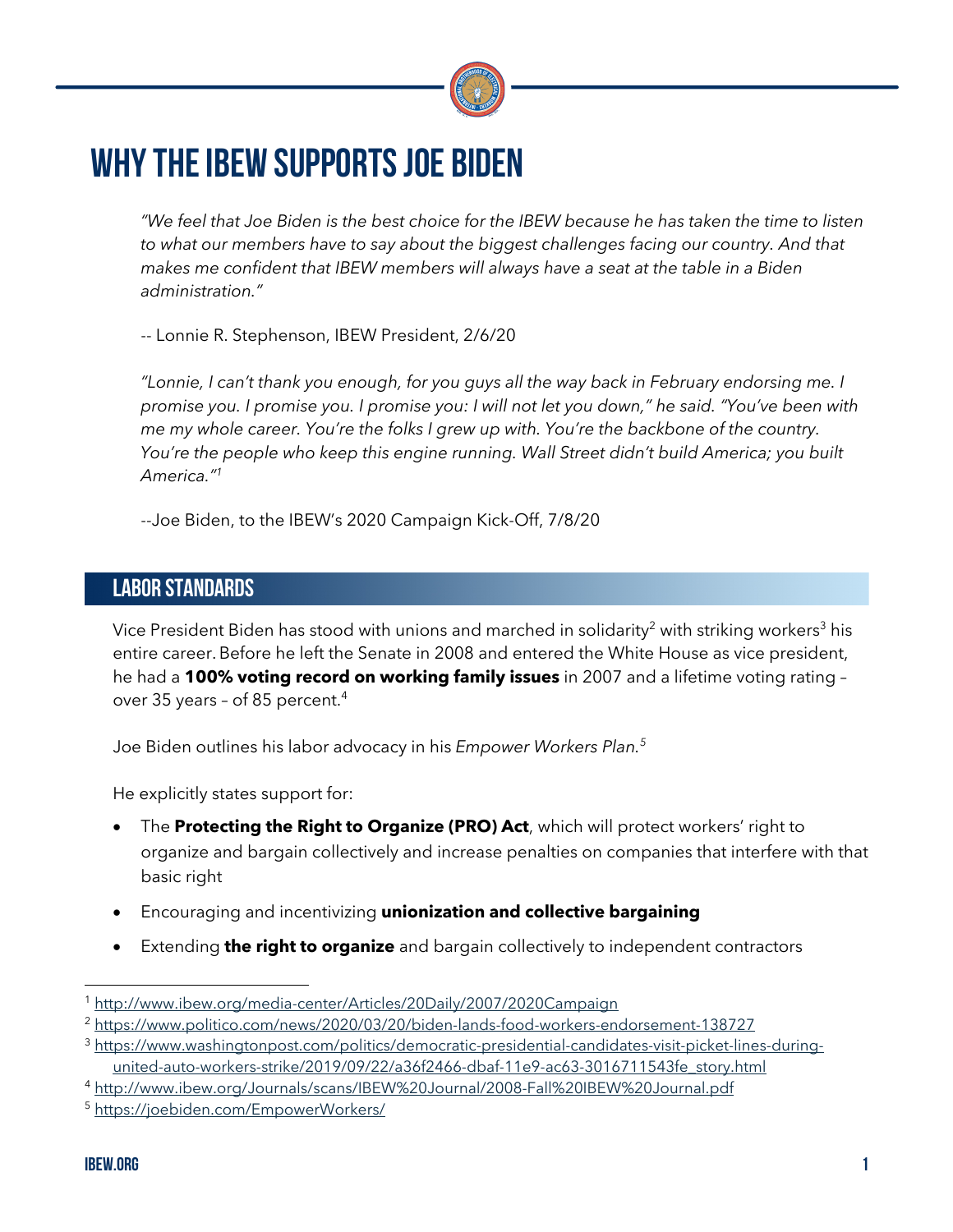

- Upholding **project labor agreements**
- Investing in communities by widely applying and strictly enforcing prevailing wages on all federally-supported infrastructure and transportation projects
- Creating a **cabinet-level working group** that will focus solely on promoting union organizing and collective bargaining in the private and public sectors
- Banning "**right-to-work**" (state laws prohibiting unions from collecting dues)
- **Increasing workplace safety and health** by reinstating occupational and safety standards weakened under the current administration

Joe Biden was an original co-sponsor of the Employee Free Choice Act, legislation that would have made it easier for workers to organize through card-check, which is included in the PRO Act.<sup>6</sup>

Joe Biden believes the federal government should not only defend workers' right to organize and bargain collectively but also *encourage* collective bargaining.

#### EMPLOYER ACCOUNTABILITY

*"My dad used to say, 'The only way to deal with power is to have power.' You think corporate America is going to roll over because all of a sudden they realize what's going on is not fair? We need power. And the only power capable to deal with the corruption in our country, with how people are being treated, is union power."7*

--Joe Biden, to the IBEW's 2020 Campaign Kick-Off, 7/8/20

Joe Biden has a plan to hold employers, corporations and their executives accountable for their attack on the rights of America's working people.<sup>8</sup>

His plan will unambiguously:

- Enact provisions instituting **financial penalties on companies that interfere with workers' organizing efforts**, including firing or otherwise retaliating against workers
- Support holding company executives **personally liable** when they interfere with organizing efforts, including criminally liable when their interference is intentional

<sup>6</sup> http://www.ibew.org/Journals/scans/IBEW%20Journal/2008-Fall%20IBEW%20Journal.pdf

<sup>7</sup> http://www.ibew.org/media-center/Articles/20Daily/2007/2020Campaign

<sup>8</sup> https://joebiden.com/EmpowerWorkers/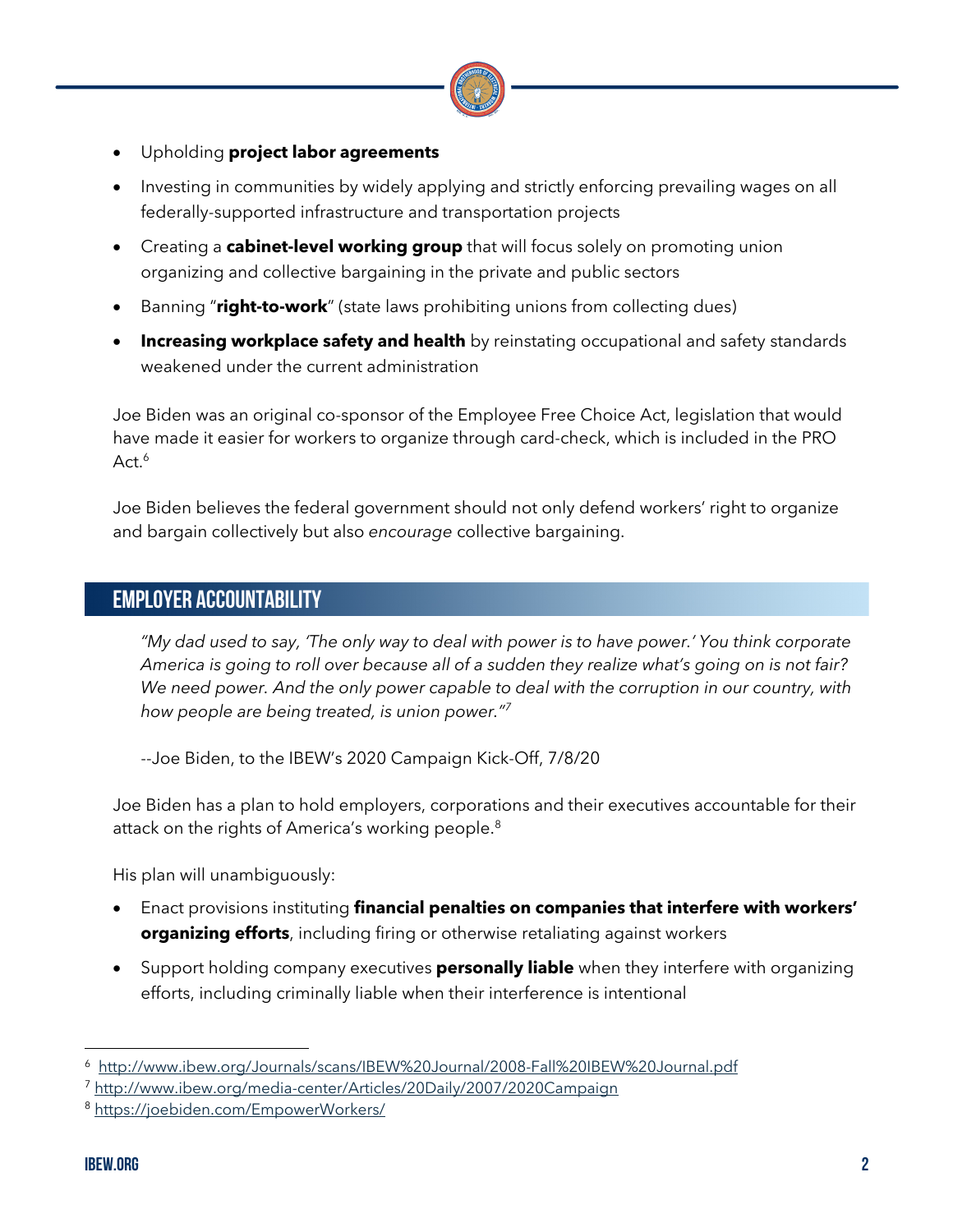

- Advocate banning captive audience meetings, shortening the timeline for union election campaigns and preventing employers from stalling negotiations with newly formed unions
- Pursue employers aggressively who violate labor laws, participate in wage theft or cheat on their taxes by intentionally misclassifying employees as independent contractors<sup>9</sup>
	- o Biden plans call for funding a dramatic increase in the number of investigators in labor and employment enforcement agencies to facilitate a large anti-misclassification  $effort<sup>10</sup>$
	- o They also ensure federal dollars do not flow to employers who engage in unionbusting activities, participate in wage theft or violate labor law<sup>11</sup>
- **End bad faith bargaining** by giving the NLRB the necessary power to force any employer found to be bargaining in bad faith back to the negotiating table, as called for in the PRO Act<sup>12</sup>

### **PENSIONS**

*"It seems to me that when pensions collapse, communities collapse. So it would be in the overwhelming interest of the taxpayer to make sure that pensions are sustained. This is about strengthening communities. We can sustain and maintain communities with pensions."* 

--Joe Biden, IBEW Political and Legislative Affairs Conference, 11/13/19

Joe Biden supports passage of the Butch Lewis Act, which will help troubled multiemployer pension plans.<sup>13</sup>

# ENERGY

*"Vice President Joe Biden's clean energy plan is more than just an ambitious and comprehensive blueprint to combat climate change and put our country on the path to a sustainable future. It is a massive investment in millions of American jobs, doing everything from rebuilding our crumbling infrastructure to retrofitting tens of thousands of homes and offices."*

--Lonnie R. Stephenson, IBEW President, 7/14/20

<sup>9</sup> https://joebiden.com/EmpowerWorkers/

<sup>10</sup> https://www.epi.org/publication/employers-steal-billions-from-workers-paychecks-each-year/

<sup>11</sup> https://joebiden.com/EmpowerWorkers/

<sup>12</sup> https://joebiden.com/EmpowerWorkers/

<sup>13</sup> https://joebiden.com/EmpowerWorkers/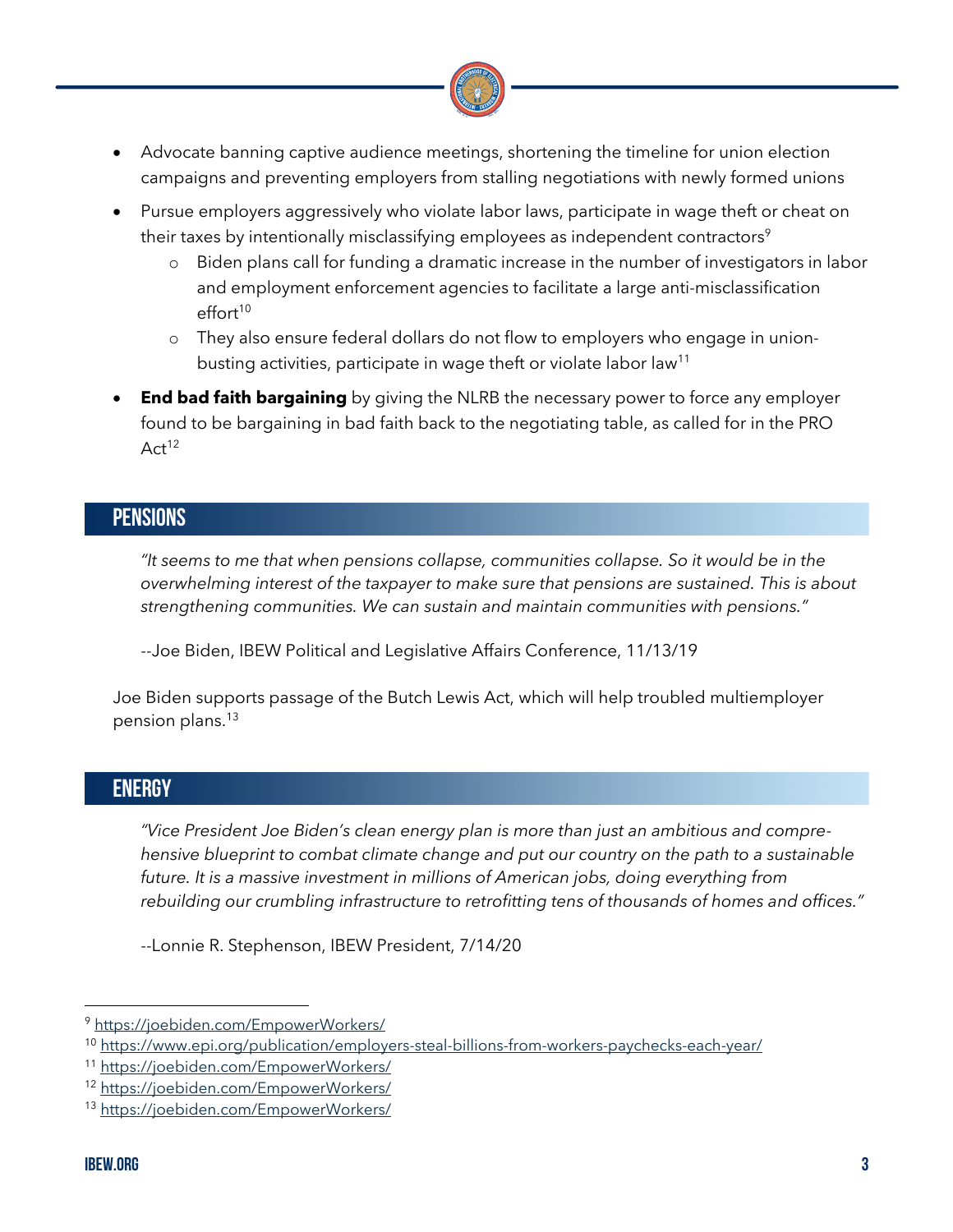

#### **Joe Biden appointed President Stephenson to his Climate Engagement Advisory Council, demonstrating his commitment to ensuring the IBEW has a seat at this table.**

Biden's clean energy infrastructure plan creates jobs in nearly every sector of the workforce IBEW represents: construction, utilities, telecommunications, manufacturing and railroad. 14

The *Clean Energy Infrastructure Plan* highlights include:

- **1 million new jobs created** in domestic auto supply chains and infrastructure, including parts, materials and electric vehicle charging stations
- **\$2 trillion first-term total infrastructure investment**, the plan aims to lay a new foundation for global competition and sustainable growth<sup>15</sup>
- 4 million building efficiency retrofits
- 500,000 electric vehicle charging stations

#### **CONSTRUCTION**

Joe Biden's Build Back Better plan aims to harness the skills of American workers to build a more resilient, sustainable economy. 16

His investment actions will include:

- **Updating a degraded infrastructure** by building electricity grids, water systems, bridges, roads, rail lines and other transportation networks
- **Promoting domestic energy security by** tapping into America's clean energy sources, including hydro, solar, wind and nuclear, and technologies like battery storage and carbon capture and sequestration
- **Creating 1 million new jobs** in domestic auto supply chains and infrastructure, including parts, materials and electric vehicle charging stations, and ensures the workforce installing EV infrastructure is properly trained in high quality programs like the *Electric Vehicle Infrastructure Training Program (EVITP)*<sup>17</sup>
- **Commercializing new technologies**, including battery storage, negative emissions technologies, next-generation building materials, renewable hydrogen and advanced nuclear, ensuring that they are made in America

<sup>14</sup> https://www.nationaljournal.com/md/708430/bidens-clean-energy-infrastructure-plan/?

<sup>15</sup> https://joebiden.com/clean-energy/

<sup>16</sup> https://joebiden.com/build-back-better/

<sup>17</sup> https://joebiden.com/clean-energy/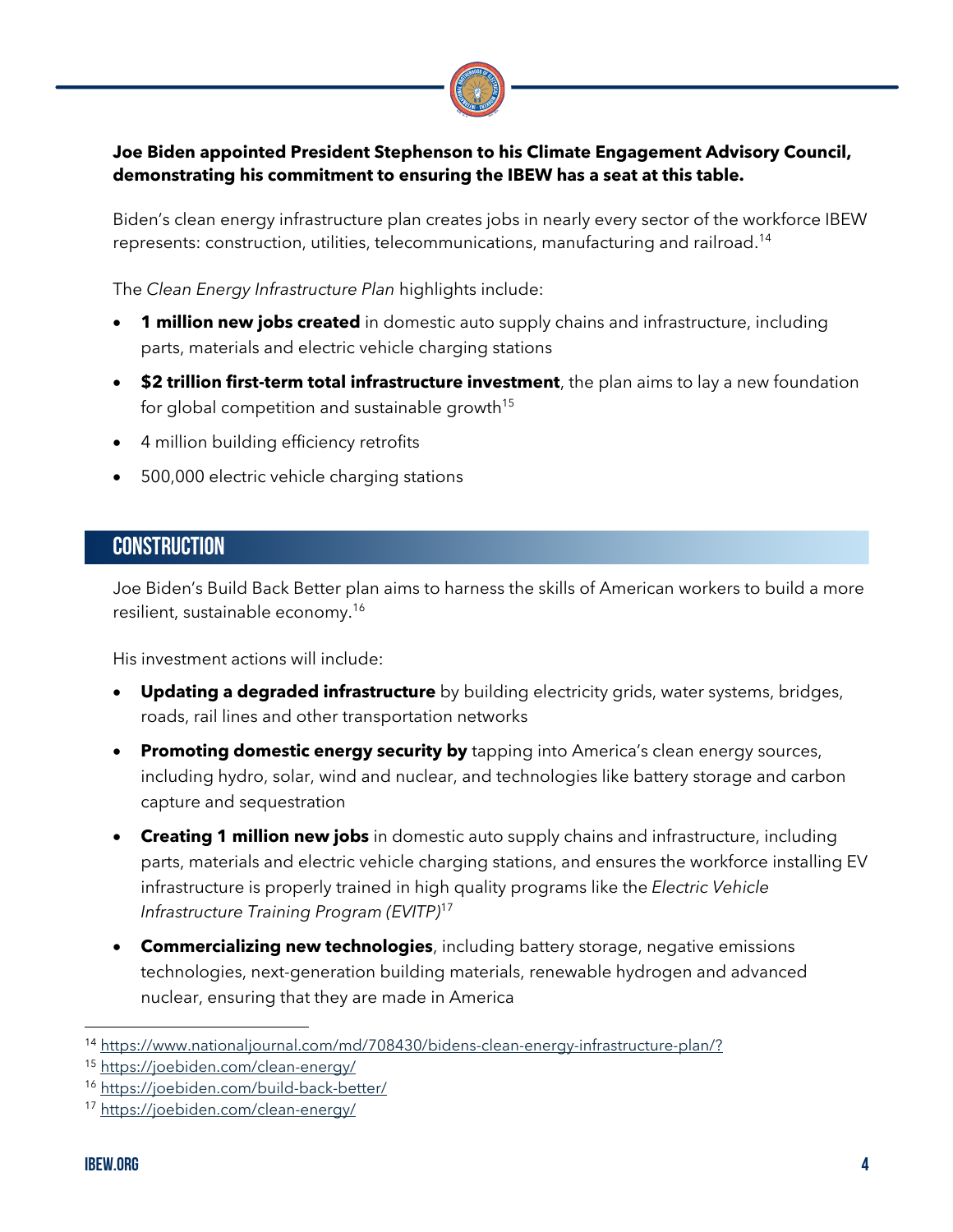

- **Developing local communities by** prioritizing project labor and community workforce agreements, investing in pre-apprenticeship programs, developing diverse local workforces and strengthening communities while building physical infrastructure
- **Upgrading 4 million buildings and weatherizing 2 million homes**, spurring the building retrofit and efficient-appliance manufacturing supply chain and cutting residential energy costs

Joe Biden and Democrats support the creation of an infrastructure bank, a public bank that will leverage public and private resources to build infrastructure projects of national or regional significance, including rail and transit, clean energy and water infrastructure, broadband, and affordable housing.18

• Projects that receive assistance from the bank will be required to follow **Buy America** and **Buy Clean** provisions, pay **Davis-Bacon prevailing wages**, utilize **project labor agreements** and ensure employers remain neutral in workers' organizing efforts

Additionally, Biden has voiced his support for:

- Federally registered apprenticeships<sup>19</sup>
- The Shell petrochemical cracker plant outside Pittsburgh and fracking for natural gas. "No, I would not shut down [the hydraulic fracturing] industry," Biden said.<sup>20</sup>

# MANUFACTURING+ FAIR TRADE

Joe Biden's plan **supports American-made products**, including electric vehicles, next-generation building materials and clean energy technologies. 21

Joe Biden will **ensure Fair Trade** and make sure that labor is at the table to negotiate every trade deal.<sup>22</sup>

<sup>&</sup>lt;sup>18</sup> https://www.demconvention.com/wp-content/uploads/2020/07/2020-07-21-DRAFT-Democratic-Party-Platform.pdf. p.20

<sup>19</sup> https://joebiden.com/EmpowerWorkers/

<sup>20</sup> https://pittsburgh.cbslocal.com/2020/04/20/joe-biden-talks-fracking-coronavirus-and-president-donaldtrump/

<sup>21</sup> https://joebiden.com/clean-energy/

<sup>22</sup> https://joebiden.com/EmpowerWorkers/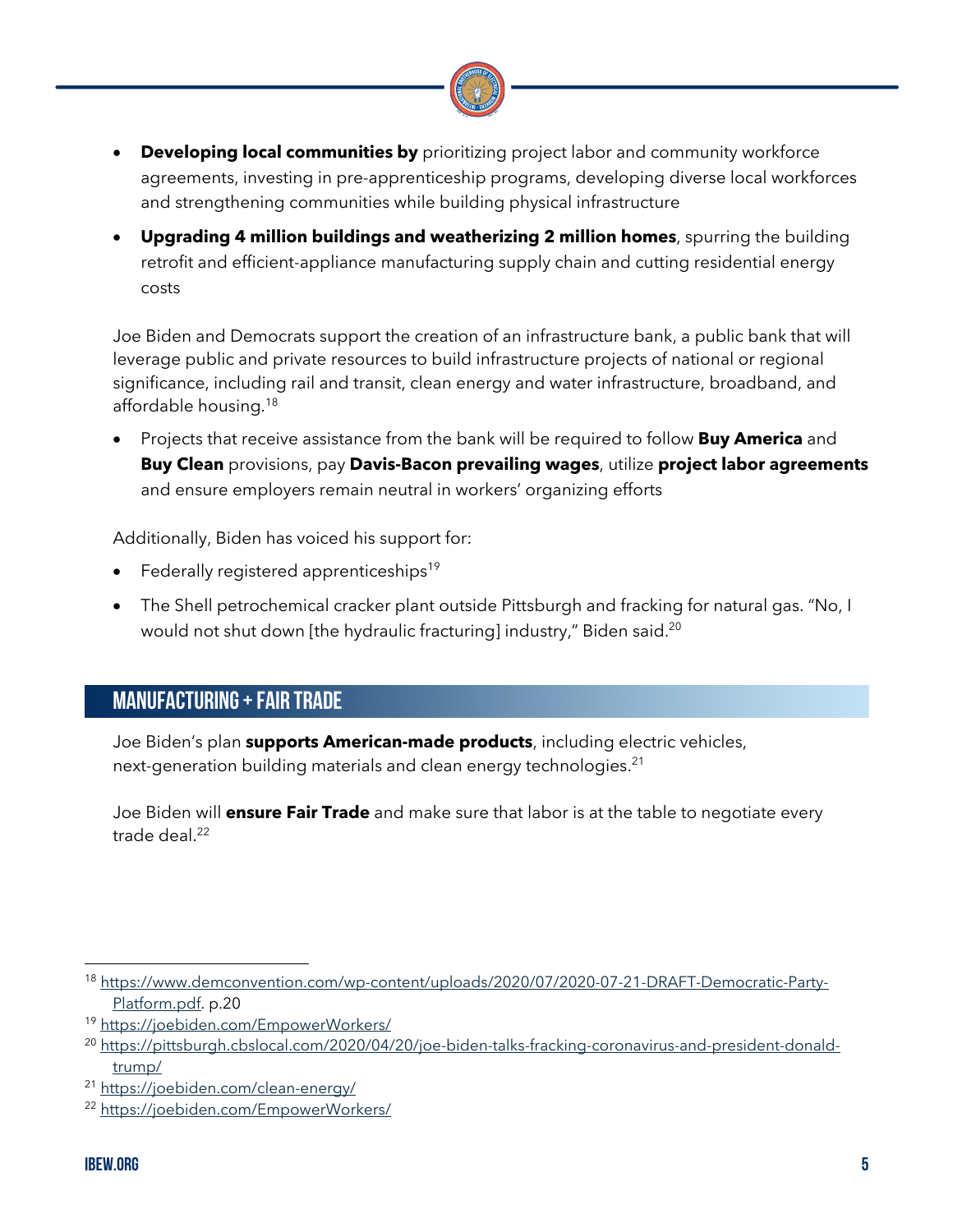

# POWER GENERATION

Biden's Build Back Better infrastructure plan calls for building the next generation of electric grid transmission and distribution.23

He will achieve this goal by:

- **Cutting red tape** to promote faster and easier permitting by taking advantage of existing rights-of-way along roads and railways
- **Doubling down on research investments** and tax incentives for technology that captures carbon and then permanently sequesters or utilizes it, which includes lowering the cost of carbon capture retrofits for existing power plants
- **Investing in advanced nuclear reactors**: smaller, safer, and more efficient at half the construction cost of today's reactors
- **Leveraging the recent breakthroughs in energy** storage with historic procurement and investments to bring the future within reach for big utilities and rural cooperatives alike
- **Ensuring that the market can access green hydrogen** at the same cost as conventional hydrogen within a decade – providing a new, clean fuel source for some existing power plants
- Devoting significant resources to research, development and deployment of the next generation of **baseload generation**

#### RAILROAD

#### **Biden: A longtime Amtrak booster**

*"We always had someone on our side, keeping an eye on our shops, keeping an eye on our pensions and keeping an eye on good union jobs. Joe Biden is the blue-collar candidate."* 

- --Sterling Rapposelli, Local 2270 member in Wilmington, Del. and worker at Amtrak's Bear Heavy Maintenance Facility
- Rapposelli said Joe Biden saved his father's repair shop from closing and sponsored a bill that made it possible for widows of deceased Amtrak workers to receive their husband's full pensions

<sup>23</sup> https://joebiden.com/clean-energy/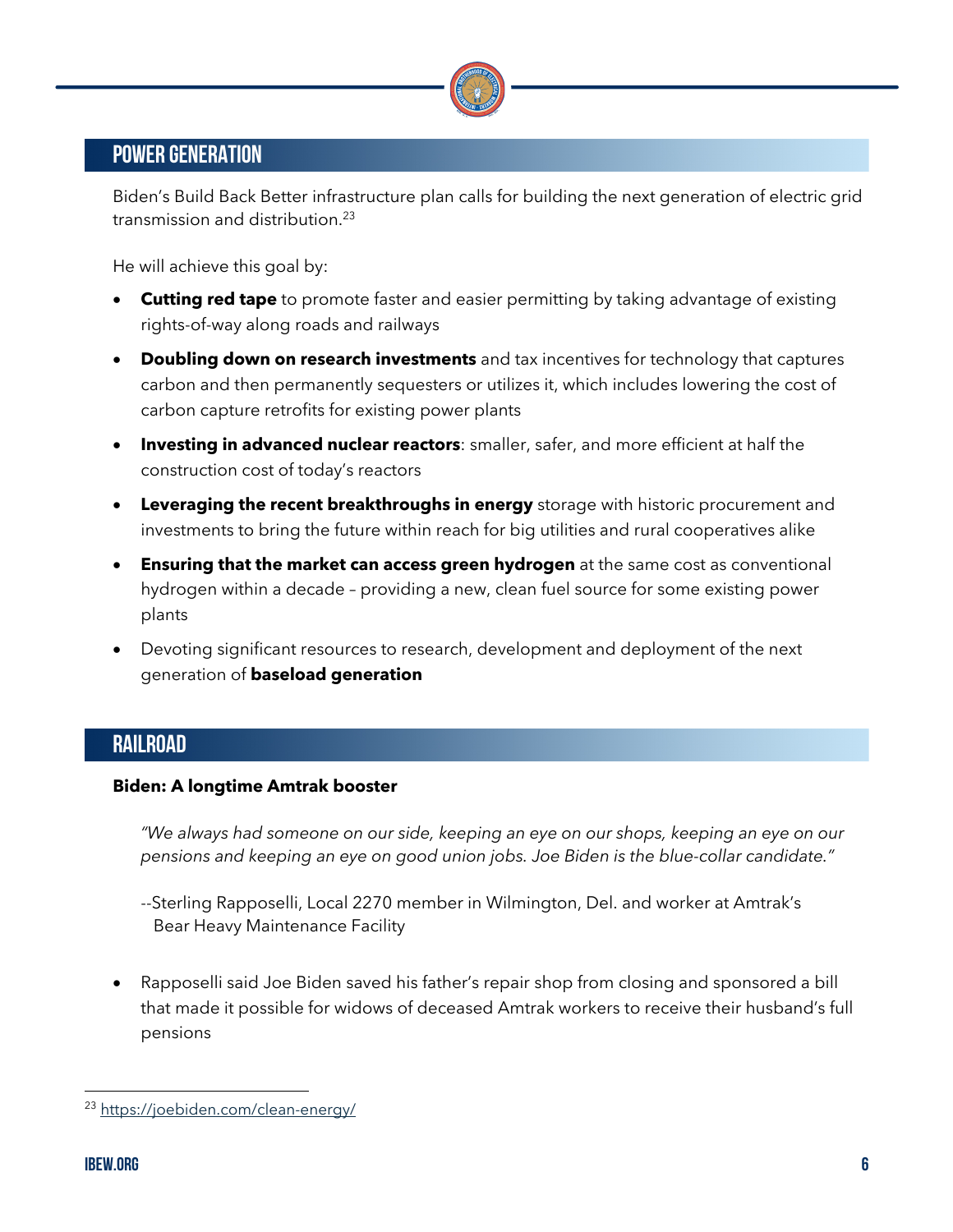

• Joe Biden spent 35 years commuting on Amtrak between his home in Delaware and Washington, D.C. and was one of the passenger rail system's strongest advocates in Congress.24 In his honor, the historic Wilmington railroad station was renamed the Joseph R. Biden Jr. Railroad Station in 2011.

Joe Biden's *Clean Energy Plan* calls for **rebuilding and revitalizing the rail sector** by sparking historical investments that are key to the future of freight and passenger rail. 25

His rail investments include:

- Ensuring that America has the **cleanest, safest, and fastest rail system in the world** for both passengers and freight<sup>26</sup>
- Working with Amtrak and private freight rail companies to **further electrify the rail system**, reducing diesel fuel emissions<sup>27</sup>
- Establishing the federal government's role in promoting and facilitating collective bargaining, helping the parties bring their negotiations to a rapid and successful conclusion and committing to a high standard for intervening in strikes, <sup>28</sup> including under *the Railway Labor*  Act, which has been used to prevent strikes and impose settlements on workers

Biden further states that his rail investments will include **high-speed rail priorities**. 29

His *Infrastructure Plan* includes:

- Putting the Northeast Corridor on higher speeds and shrinking the travel time from D.C. to New York by half
- Completing the California High Speed Rail project
- Expanding the Northeast Corridor to the fast-growing South
- Beginning the construction of an end-to-end high-speed rail system that will connect the coasts across the Midwest and the Great West

<sup>24</sup> http://www.ibew.org/Journals/scans/IBEW%20Journal/2008-Fall%20IBEW%20Journal.pdf

<sup>25</sup> https://joebiden.com/clean-energy/

<sup>26</sup> https://joebiden.com/clean-energy/

<sup>27</sup> https://joebiden.com/clean-energy/

<sup>28</sup> https://www.demconvention.com/wp-content/uploads/2020/07/2020-07-21-DRAFT-Democratic-Party-Platform.pdf.

<sup>29</sup> https://joebiden.com/infrastructure/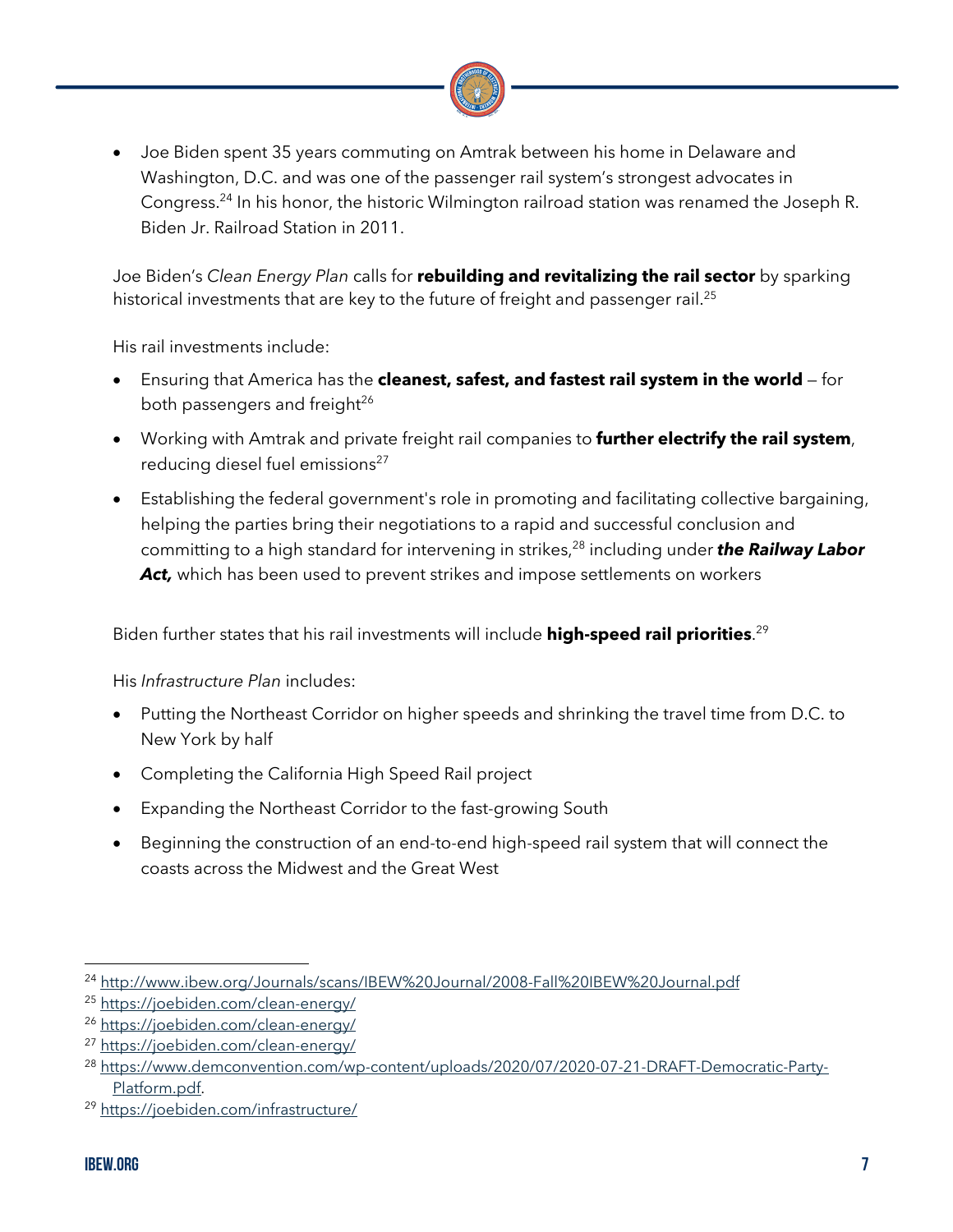

# FREIGHT RAIL

Joe Biden will **double funding for key competitive grant programs** from \$1.8 billion to \$3.5 billion a year to increase tunnel sizes to match shipping containers.<sup>30</sup>

He will accomplish this by completing:

- Truck and rail-transit bridge linking Oregon to Washington State
- Chicago's CREATE project, which has the potential to halve transit times for goods moving across the country

# MASS TRANSIT

Vice President Biden has a bold vision that will:

- Provide every American city with 100,000 or more residents with **high-quality, zeroemissions public transportation options** through flexible federal investments with strong labor protections that create good, union jobs and meet the needs of these cities<sup>31</sup>
- **Prioritize transportation funds for public mass transit**, including public transit, light rail, pedestrian and bicycle infrastructure

# TELECOMMUNICATIONS/BROADBAND

*"With investments in research and development to spur advances in… clean energy, quantum computing, artificial intelligence, 5G, and high-speed rail.... A Biden administration will join together with our Democratic allies to develop secure, private sector-led 5G networks, leaving no community—rural or low-income—behind."32*

- --Democratic Party Platform, 2020
- Biden will invest \$20 billion in **rural broadband infrastructure** and ensure that the work of installing broadband will provide high-paying jobs with benefits<sup>33</sup>

<sup>30</sup> https://joebiden.com/infrastructure/

<sup>31</sup> https://joebiden.com/clean-energy/

<sup>32</sup> https://www.demconvention.com/wp-content/uploads/2020/07/2020-07-21-DRAFT-Democratic-Party-Platform.pdf

<sup>33</sup> https://joebiden.com/infrastructure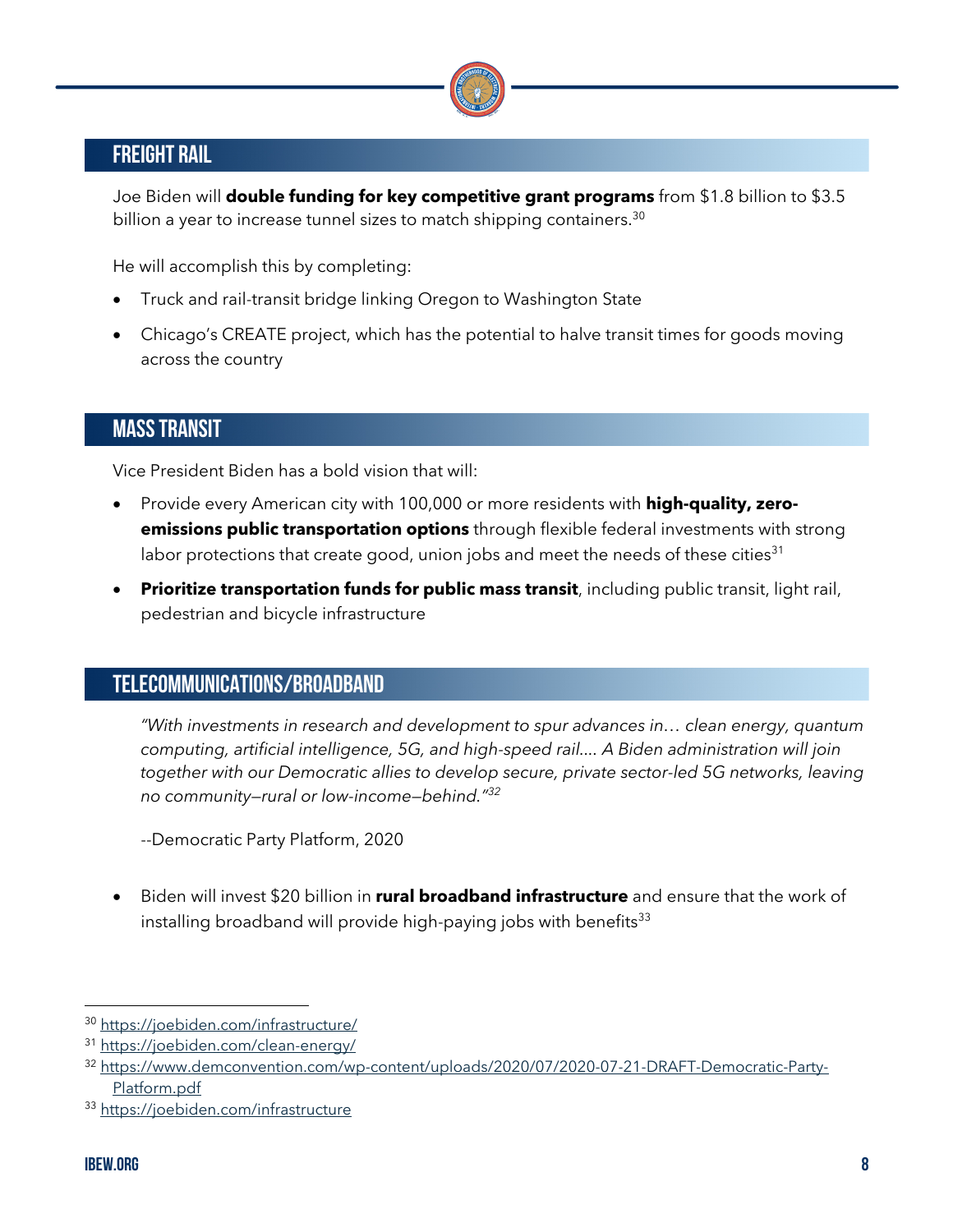

- Democrats will require that publicly funded broadband infrastructure projects "adhere to policies that support good jobs and **include strong protections for workers' right to organize"**<sup>34</sup>
- Biden will expand broadband, or wireless broadband via 5G, to every American; **universal broadband is long overdue** and critical to broadly shared economic success<sup>35</sup>

### MARITIME

*"China and Russia are aggressively challenging our navy's ability to project power and to protect American interests. I am committed to continuing to make important investments in our naval fleet with ships like those being built by IBEW members, here in Mississippi and around the country," Biden said.36*

Biden will reverse the anemic U.S. shipbuilding plan of the last few years.<sup>37</sup>

Democrats will upgrade our nation's ports, lock and dam systems, and freight infrastructure to accommodate 21st century cargo, reduce air and water pollution and create and maintain high-quality, good-paying jobs. 38

Joe Biden's *Infrastructure Plan* outlines how he will accomplish this task by:

- Including a plan to *Ship American*. Biden has been a consistent and strong advocate for *the*  **Jones Act** and its mandate that only U.S.-flag vessels carry cargo between U.S. ports. He will take steps to ensure American cargo is carried on U.S.-flag ships, leading to additional demand for American-made ships and U.S. merchant mariners. 39
- Supporting **American port infrastructure**, ensuring that all fees collected for the Harbor Maintenance Trust Fund are used to improve and rebuild American ports of entry. And, he'll work with U.S. ports and labor unions to ensure that cargo bound for the U.S. is offloaded in the U.S. and not in Canadian ports to avoid harbor taxes. 40

<sup>34</sup> https://www.demconvention.com/wp-content/uploads/2020/07/2020-07-21-DRAFT-Democratic-Party-Platform.pdf

<sup>35</sup> https://joebiden.com/clean-energy/

<sup>36</sup> http://www.ibew.org/media-center/Articles/20Daily/2003/200310 TrumpSlashes ; Pascaguola, Miss., Local 733 members employed by Huntington Ingalls shipbuilding produce Arleigh Burke-class destroyers and America-class amphibious assault ships

<sup>37</sup> http://www.ibew.org/media-center/Articles/20Daily/2003/200310\_TrumpSlashes

<sup>38</sup> https://www.demconvention.com/wp-content/uploads/2020/07/2020-07-21-DRAFT-Democratic-Party-Platform.pdf

<sup>39</sup> https://joebiden.com/madeinamerica/

<sup>40</sup> https://joebiden.com/infrastructure